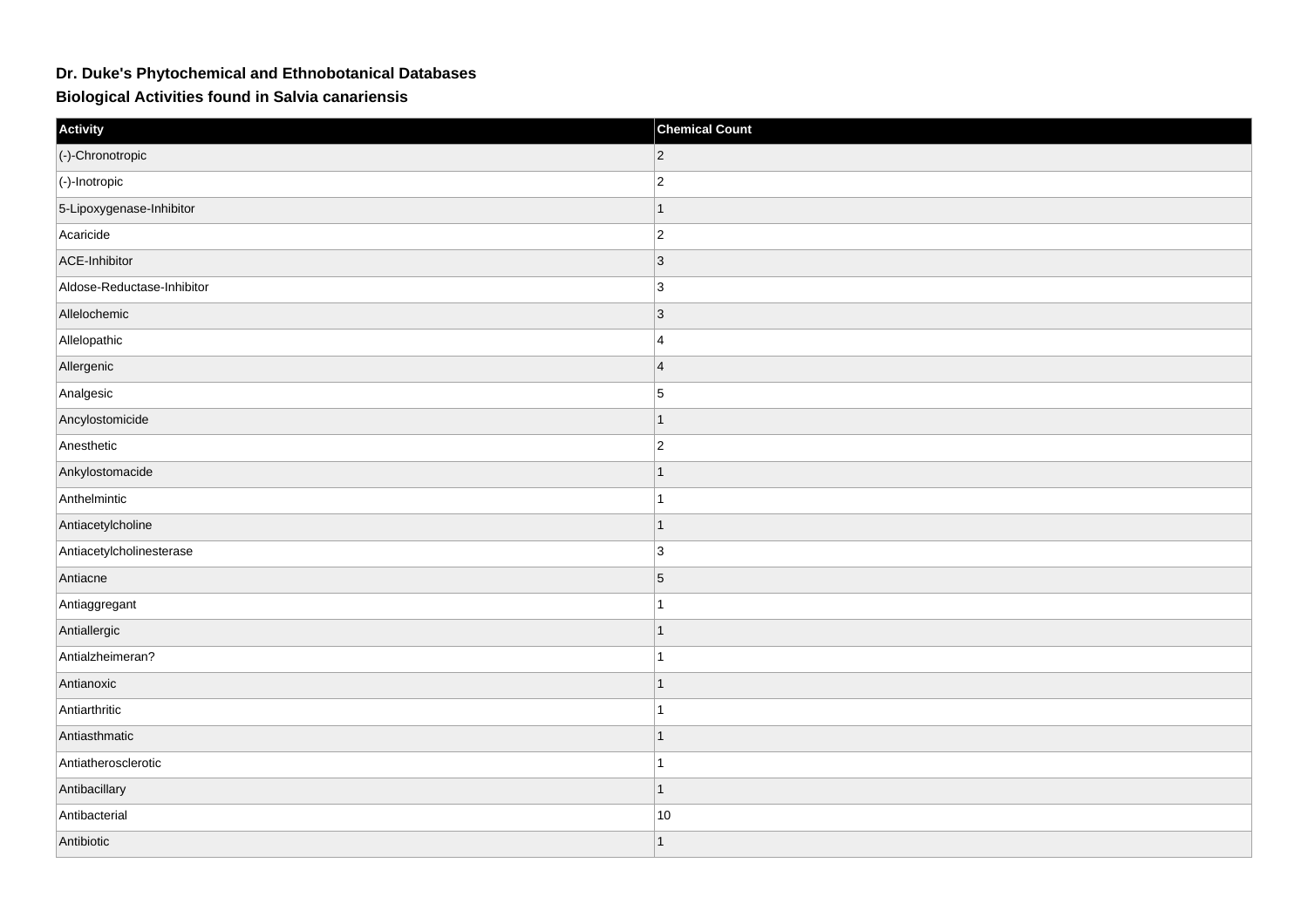| Activity           | <b>Chemical Count</b>    |
|--------------------|--------------------------|
| Antibronchitic     | $\overline{2}$           |
| Anticancer         |                          |
| Anticariogenic     | $\overline{c}$           |
| Anticholinesterase | 1                        |
| Anticonvulsant     | $\overline{1}$           |
| Antidiarrheic      |                          |
| Antidysenteric     |                          |
| AntiEBV            | -1                       |
| Antiedemic         |                          |
| Antiemetic         | 1                        |
| Antiescherichic    | 1                        |
| Antifeedant        | $\overline{7}$           |
| Antifibrositic     |                          |
| Antiflu            | $ 2\rangle$              |
| Antihalitosic      |                          |
| Antihelicobacter   | 1                        |
| Antihepatotoxic    | 1                        |
| Antiherpetic       |                          |
| AntiHIV            |                          |
| Antiinflammatory   | $\overline{7}$           |
| Antilepric         |                          |
| Antilipoperoxidant | $\overline{\phantom{a}}$ |
| Antilithic?        | -1                       |
| Antimelanomic      | $\overline{\phantom{a}}$ |
| Antimutagenic      | $\overline{4}$           |
| Antineuralgic      | -1                       |
| Antineuritic       | $\overline{1}$           |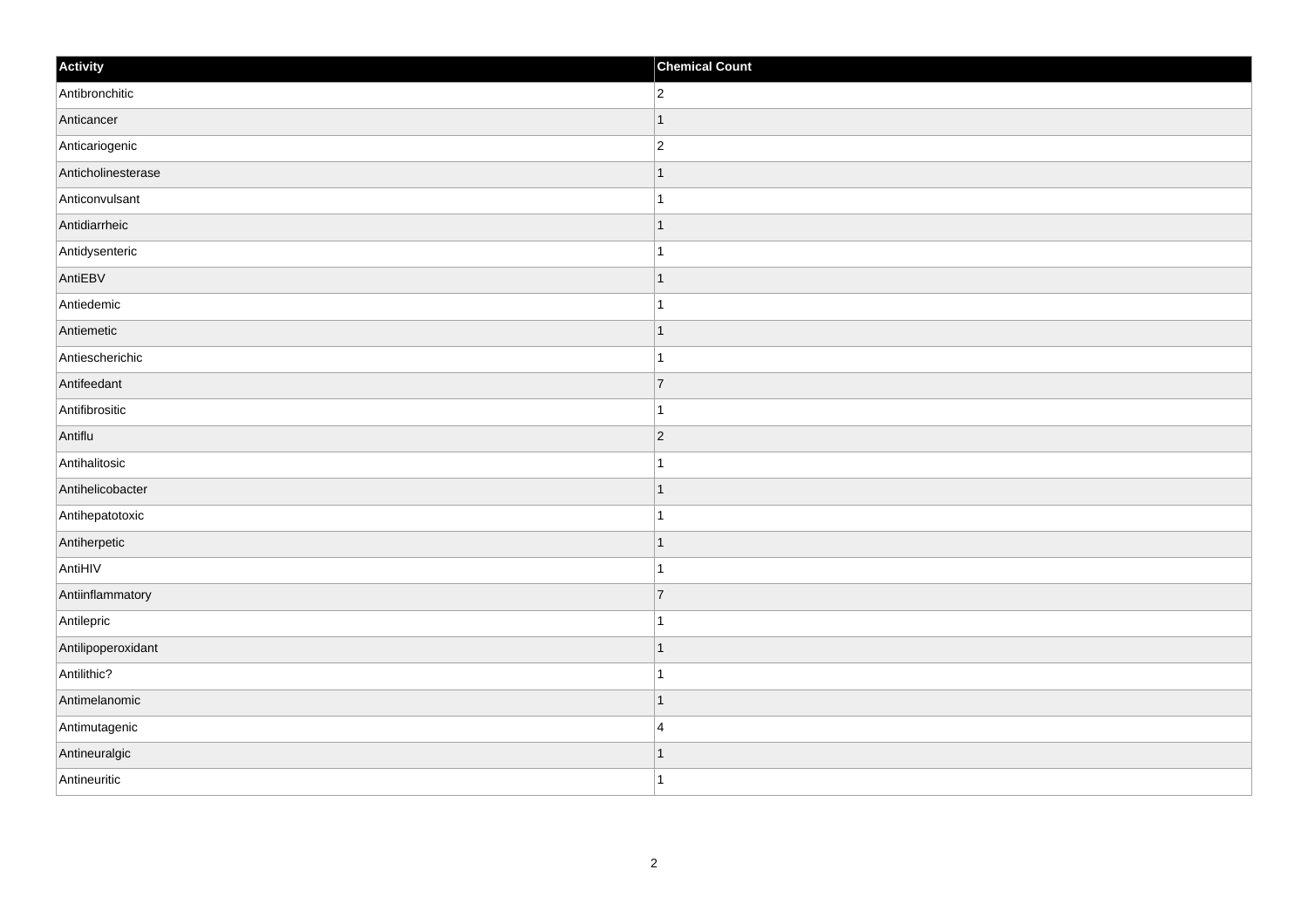| Activity            | <b>Chemical Count</b>    |
|---------------------|--------------------------|
| Antinitrosaminic    | $ 2\rangle$              |
| Antinociceptive     |                          |
| Antiotitic          | $\overline{\phantom{a}}$ |
| Antioxidant         | $\boldsymbol{8}$         |
| Antioxidant (LDL)   |                          |
| Antipeptic          |                          |
| Antiperiodontic     | -1                       |
| Antiplaque          | 1                        |
| Antipneumonic       |                          |
| Antiproliferant     |                          |
| Antipruritic        |                          |
| Antipyretic         |                          |
| Antiradicular       | $\vert$ 2                |
| Antirheumatalgic    |                          |
| Antirheumatic       |                          |
| Antirhinoviral      |                          |
| Antisalmonella      | $\vert$ 3                |
| Antiseptic          | 7                        |
| Antispasmodic       | $\overline{\mathbf{8}}$  |
| Antistaphylococcic  | $\overline{4}$           |
| Antistreptococcic   |                          |
| Antitrichinosic     |                          |
| Antitumor           | $\vert$ 3                |
| Antitumor-Promoter  |                          |
| Antitumor-Promoter? | $\overline{\phantom{a}}$ |
| Antitussive         | $\overline{c}$           |
| Antiulcer           | $\vert 4 \vert$          |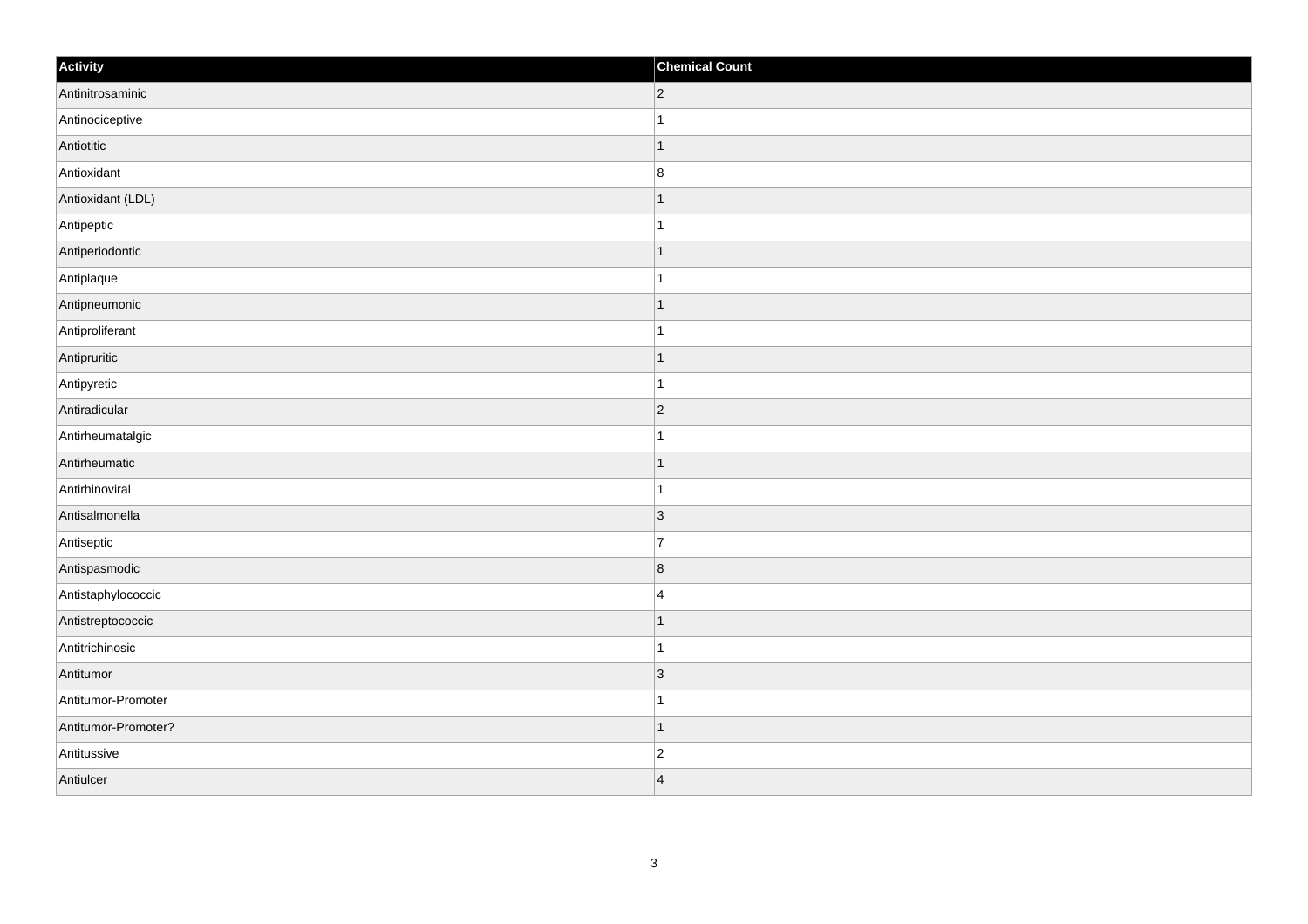| Activity                 | <b>Chemical Count</b>    |
|--------------------------|--------------------------|
| Antiviral                | 3 <sup>1</sup>           |
| Antiyeast                |                          |
| Ataxigenic               |                          |
| Bacteriostatic           | $\vert$ 1                |
| Calcium-Antagonist       | $\overline{2}$           |
| Cancer-Preventive        | $\vert 3 \vert$          |
| Candidicide              | $\overline{\mathbf{4}}$  |
| Carminative              | $\vert$ 3                |
| Chemopreventive          |                          |
| Choleretic               | 1                        |
| Cicatrizant              | 1                        |
| CNS-Inhibitor            | $\overline{\phantom{a}}$ |
| CNS-Stimulant            | $\overline{2}$           |
| <b>CNS-Toxic</b>         |                          |
| Coleoptophile            |                          |
| Convulsant               | 1                        |
| Cosmetic                 | -1                       |
| Counterirritant          | $\vert$ 2                |
| Culicide                 |                          |
| Cyclooxygenase-Inhibitor | $\vert$ 2                |
| Decongestant             |                          |
| Deliriant                | $\overline{\phantom{a}}$ |
| Dentifrice               | 1                        |
| Deodorant                | $\vert$ 2                |
| Dermal                   | -1                       |
| Dermatitigenic           | -1                       |
| Diuretic                 | $\overline{1}$           |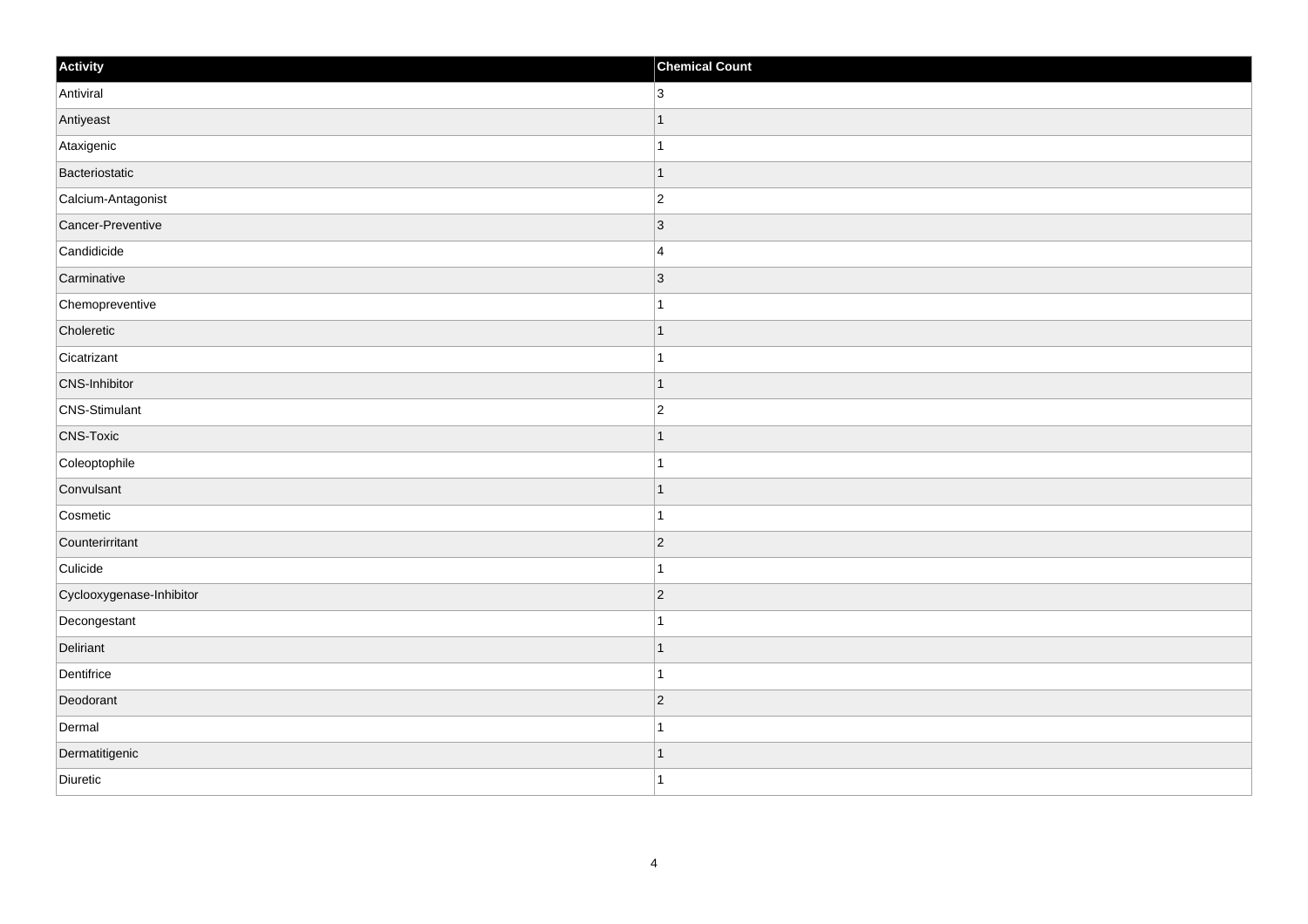| Activity                | <b>Chemical Count</b> |
|-------------------------|-----------------------|
| Ecbolic                 | $\vert$ 1             |
| Emetic                  | $\vert$ 2             |
| Enterorelaxant          | $\overline{1}$        |
| Enterotoxic             | $\mathbf{1}$          |
| Epileptigenic           | $\mathbf{1}$          |
| Expectorant             | $\overline{6}$        |
| FLavor                  | 13                    |
| Fungicide               | 10                    |
| Gastroirritant          | $\overline{1}$        |
| Gram(+)icide            | $\mathbf{1}$          |
| Gram(-)icide            | $\mathbf{1}$          |
| Hepatoprotective        | $\vert$ 2             |
| Herbicide               | $6\overline{6}$       |
| Hypocholesterolemic?    | $\mathbf{1}$          |
| Hypothermic             | $\overline{1}$        |
| Inhalant                | $\mathbf{1}$          |
| Insect-Repellent        | $\overline{2}$        |
| Insecticide             | $\overline{5}$        |
| Insectifuge             | 11                    |
| Insectiphile            | $\overline{c}$        |
| Interleukin-6-Inhibitor | $\mathbf{1}$          |
| Irritant                | 10                    |
| Larvicide               | $\mathbf{1}$          |
| Laxative                | $\boldsymbol{2}$      |
| Metal-Chelator          | $\overline{1}$        |
| Molluscicide            | $\mathbf{1}$          |
| Mosquitofuge            | $\vert$ 1             |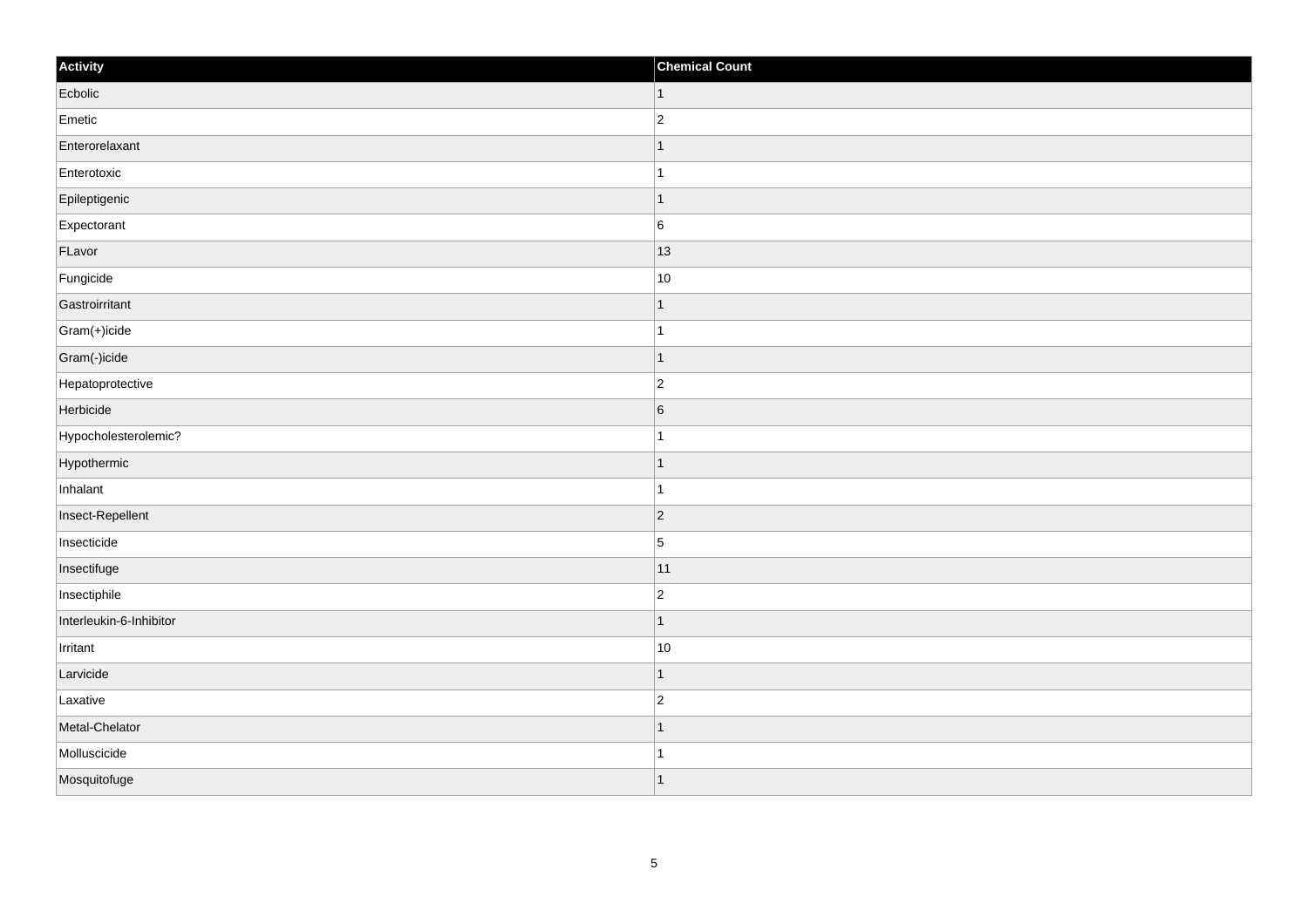| Activity                          | <b>Chemical Count</b> |
|-----------------------------------|-----------------------|
| Motor-Depressant                  | $\vert$ 1             |
| Myorelaxant                       | $\vert 4$             |
| Nematicide                        | 6                     |
| Neurogenic                        | $\vert$ 1             |
| Occuloirritant                    | $\vert$ 1             |
| Ornithine-Decarboxylase-Inhibitor | $\vert$ 1             |
| P450-2B1-Inhibitor                | $ 3\rangle$           |
| Perfumery                         | 12                    |
| Pesticide                         | 19                    |
| Protease-Inhibitor                | $\vert$ 1             |
| Quinone-Reductase-Inducer         | $\vert$ 1             |
| Renoirritant                      | $\mathbf{1}$          |
| Respirainhibitor                  | $\mathbf{1}$          |
| Respirastimulant                  | $\mathbf{1}$          |
| Rubefacient                       | $\mathbf{1}$          |
| Sedative                          | 7                     |
| Spasmogenic                       | 3                     |
| Spermicide                        | $\mathbf{1}$          |
| Sprout-Inhibitor                  | $\mathbf{1}$          |
| Stimulant                         | $\mathbf{1}$          |
| Termiticide                       | $\mathbf{1}$          |
| Tracheorelaxant                   | $\vert$ 1             |
| Tranquilizer                      | $ 2\rangle$           |
| Transdermal                       | 4                     |
| Trichomonicide                    | $\vert$ 2             |
| Urinary-Antiseptic                | $\mathbf{1}$          |
| Varroacide                        | $\vert$ 1             |